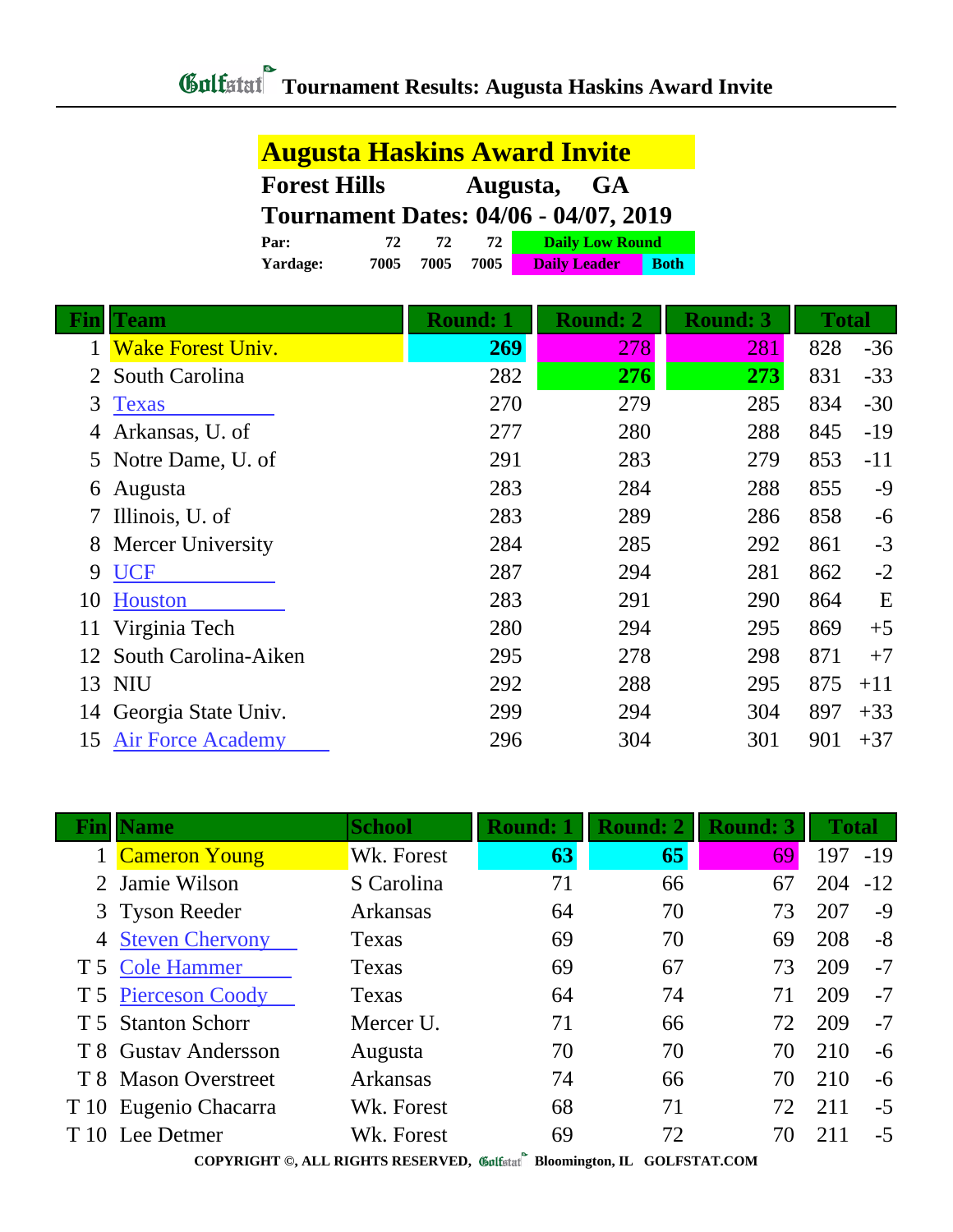## **Fin Name School Round: 1 Round: 2 Round: 3 Total** T 10 [Spencer Soosman](http://www.golfstat.com/ultimate/M520web/M520index.htm?p=B) Texas 69 70 72 211 -5 T 10 [Tommy Cao](http://www.golfstat.com/ultimate/M371web/M371index.htm?p=F) UCF 72 73 66 211 -5 T 14 Caleb Proveaux S Carolina 71 76 **65** 212 -4 T 14 Scott Stevens S Carolina 69 73 70 212 -4 T 16 Alex Fitzpatrick Wk. Forest 69 72 72 213 -3 T 16 Alex van Wyk Augusta 72 72 69 213 -3 T 16 Connor Burgess Va. Tech 68 72 73 213 -3 T 16 Martin Plukka Mercer U. 70 69 74 213 -3 T 16 [Matt Williams](http://www.golfstat.com/ultimate/M501web/M501index.htm?p=A) Houston 66 73 74 213 -3 T 16 Miguel Delgado Notre Dame 75 72 66 213 -3 T 16 Ryan Stachler S Carolina 71 70 72 213 -3 T 16 Varun Chopra Illinois 70 73 70 213 -3 T 24 Adr Dumont de Chassa Illinois 68 74 72 214 -2 T 24 John Felitto **Notre Dame** 70 74 70 214 -2 T 24 Michael Feagles Illinois 70 74 70 214 -2 T 24 [Parker Coody](http://www.golfstat.com/ultimate/M520web/M520index.htm?p=J) Texas 68 72 74 214 -2 T 24 Taichi Kho Notre Dame 68 73 73 214 -2 T 24 Will Miles S Carolina 76 67 71 214 -2 T 30 Eric Bae Wk. Forest 75 70 70 215 -1 T 30 [Kyler Tate](http://www.golfstat.com/ultimate/M371web/M371index.htm?p=B) UCF 75 69 71 215 -1 T 30 Tom Trowbridge USCA 77 66 72 215 -1 T 33 [Alexander Frances](http://www.golfstat.com/ultimate/M501web/M501index.htm?p=J) Houston 72 73 71 216 E T 33 [Bobby Bai](http://www.golfstat.com/ultimate/M371web/M371index.htm?p=D) UCF 69 75 72 216 E T 33 Jordan Less NIU 72 72 72 216 E T 33 Julian Perico Arkansas 70 73 73 216 E T 37 August Lindvall USCA 73 67 77 217 +1 T 37 [Braxton Watkins](http://www.golfstat.com/ultimate/M501web/M501index.htm?p=O) Houston 73 72 72 217 +1 T 39 George Eubank USCA 74 71 73 218 +2 T 39 Josh Edgar Georgia St 72 74 72 218 +2 T 39 William Buhl **Arkansas** 72 71 75 218 +2  $T$  42 Drew Brockwell  $V$ a. Tech 67 78 74 219  $+3$  $T$  42 Giovanni Tadiotto Illinois 75 68 76 219  $+3$ T 42 Lino Galdin Mercer U. 21 76 72 219 +3 T 42 [Logan Young](http://www.golfstat.com/ultimate/M501web/M501index.htm?p=K) Houston 72 73 74 219 +3

## **Tournament Results: Augusta Haskins Award Invite**

**COPYRIGHT ©, ALL RIGHTS RESERVED, Bloomington, IL GOLFSTAT.COM**

T 42 Luis Garza Arkansas 71 76 72 219 +3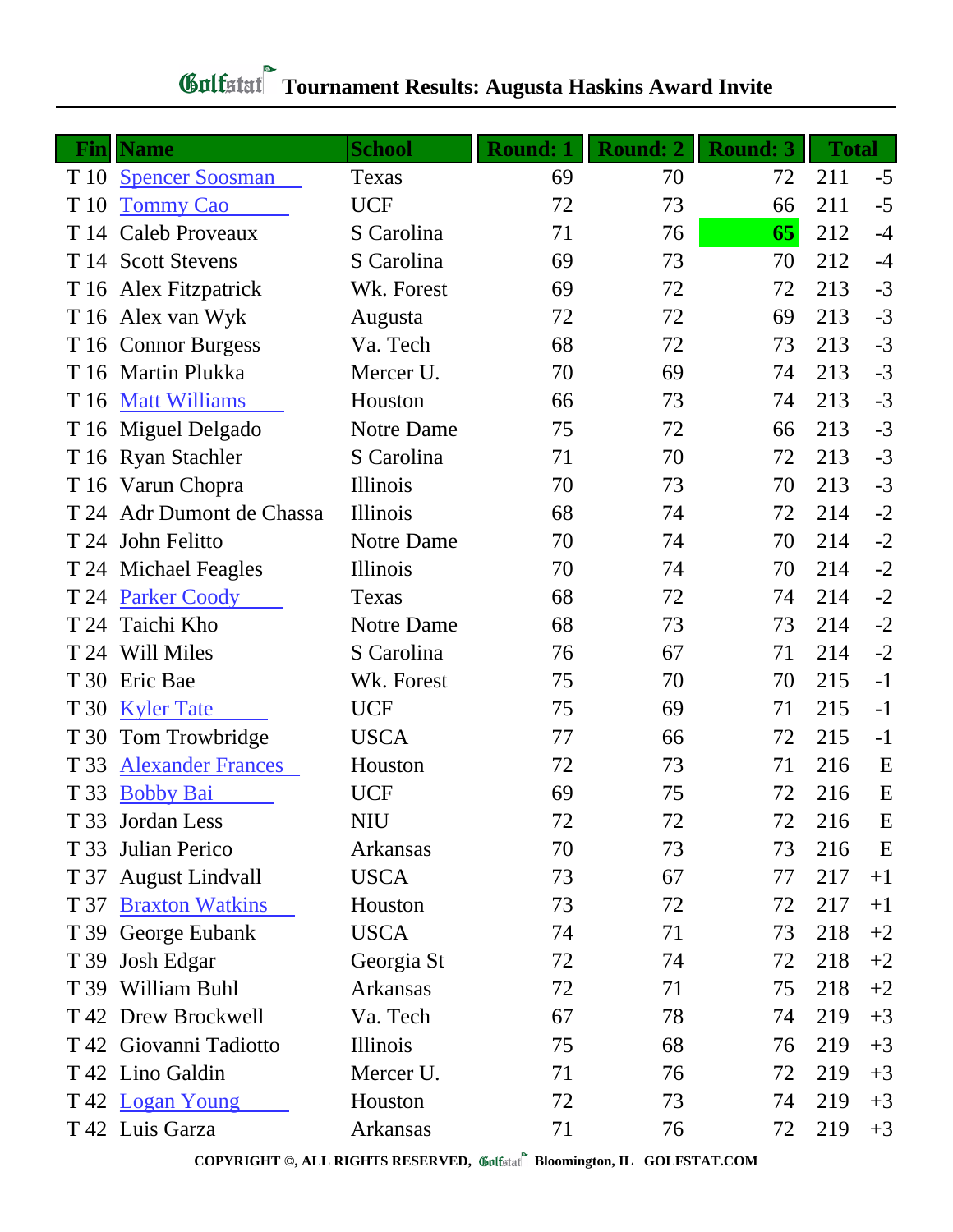## **Gulfatat** Tournament Results: Augusta Haskins Award Invite

|      | <b>Fin</b>   Name         | <b>School</b> | <b>Round: 1</b> | <b>Round: 2</b> | <b>Round: 3</b> | <b>Total</b> |      |
|------|---------------------------|---------------|-----------------|-----------------|-----------------|--------------|------|
|      | T 42 Viktor Lindgren      | Augusta       | 71              | 72              | 76              | 219          | $+3$ |
| T 48 | Andrew O'Leary            | Notre Dame    | 79              | 71              | 70              | 220          | $+4$ |
| T 48 | <b>Clement Charmasson</b> | <b>UCF</b>    | 71              | 77              | 72              | 220          | $+4$ |
| T 48 | Davis Lamb                | Notre Dame    | 78              | 67              | 75              | 220          | $+4$ |
| T 48 | Joshua Wu                 | Air Force     | 75              | 71              | 74              | 220          | $+4$ |
| T 48 | Salvador Rocha            | <b>NIU</b>    | 74              | 68              | 78              | 220          | $+4$ |
|      | T 53 Cameron Moore        | Va. Tech      | 72              | 73              | 76              | 221          | $+5$ |
|      | T 53 Connor Johnson, Jr.  | Va. Tech      | 73              | 76              | 72              | 221          | $+5$ |
|      | T 53 Russell Matos        | <b>NIU</b>    | 72              | 74              | 75              | 221          | $+5$ |
|      | T 56 Adam Walden          | Augusta       | 74              | 75              | 73              | 222          | $+6$ |
|      | T 56 Slade Pickering      | Va. Tech      | 73              | 73              | 76              | 222          | $+6$ |
|      | T 56 Tyler Copp           | Mercer U.     | 74              | 74              | 74              | 222          | $+6$ |
|      | T 59 Dan Sheehan          | <b>USCA</b>   | 73              | 74              | 76              | 223          | $+7$ |
|      | T 59 Egill Gunnarsson     | Georgia St    | 75              | 72              | 76              | 223          | $+7$ |
| T 59 | Paul Schlimm              | <b>NIU</b>    | 74              | 74              | 75              | 223          | $+7$ |
| 62   | <b>Andy Germann</b>       | Air Force     | 71              | 79              | 74              | 224          | $+8$ |
|      | T 63 Brendan O'Reilly     | Illinois      | 78              | 76              | 74              | $228 + 12$   |      |
|      | T 63 Brennan Bogdanovich  | Mercer U.     | 72              | 80              | 76              | $228 + 12$   |      |
|      | T 63 Felix Asper          | <b>USCA</b>   | 75              | 75              | 78              | $228 + 12$   |      |
|      | T 66 Nick Budd            | Georgia St    | 78              | 74              | 77              | $229 + 13$   |      |
| T 66 | Thomas DeMarco            | <b>NIU</b>    | 76              | 80              | 73              | $229 + 13$   |      |
| T 68 | <b>Andrew Gibson</b>      | Houston       | 75              | 82              | 73              | $230 + 14$   |      |
|      | T 68 James Kyles          | Georgia St    | 75              | 76              | 79              | $230 + 14$   |      |
|      | T 70 Jonathan Farmer      | Air Force     | 76              | 80              | 75              | $231 + 15$   |      |
|      | T 70 Nathan Williams      | Georgia St    | 77              | 74              | 80              | $231 + 15$   |      |
|      | 72 Luke Trujillo          | Air Force     | 74              | 74              | 85              | $233 + 17$   |      |
| 73   | <b>Pedro Lencart</b>      | <b>UCF</b>    | 81              | 79              | 74              | $234 + 18$   |      |
| 74   | <b>Tate Tatom</b>         | Air Force     | 80              | 83              | 78              | $241 + 25$   |      |
|      | DNF Alex Shead            | Augusta       | 70              | 70              |                 |              |      |

| Round: 1 Round: 2 Round: 3 Total |  |   |                                             |  |  |
|----------------------------------|--|---|---------------------------------------------|--|--|
|                                  |  |   |                                             |  |  |
|                                  |  |   |                                             |  |  |
| 10.                              |  | 6 | -24                                         |  |  |
|                                  |  |   | 284.73 286.47 289.07 286.76<br>$\mathsf{R}$ |  |  |

**COPYRIGHT ©, ALL RIGHTS RESERVED, Bloomington, IL GOLFSTAT.COM**